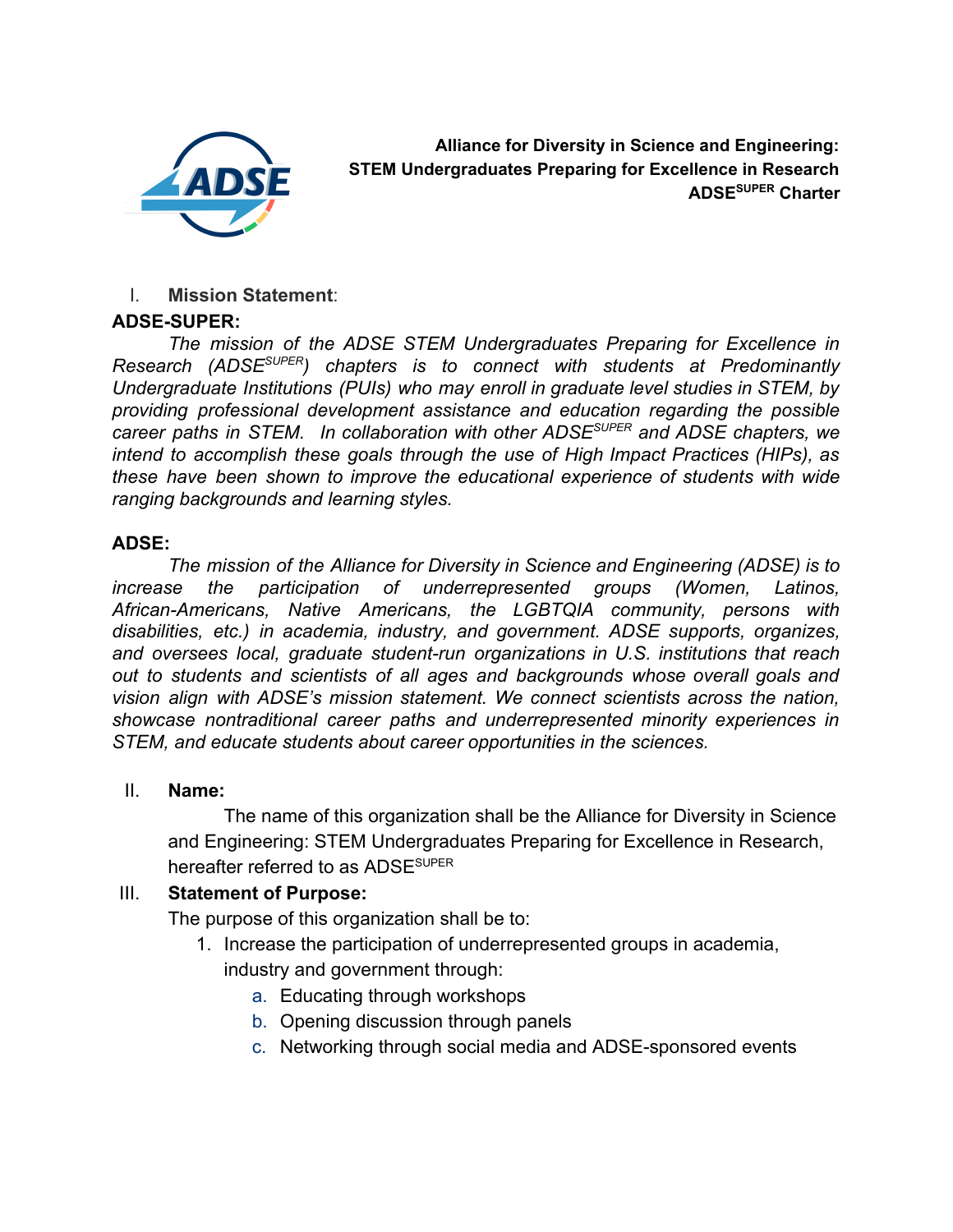- 2. Form a supportive environment for Women, Latinos, African-Americans, Native Americans, LGBTQIA persons, and any other member of an underrepresented group in STEM.
- 3. Develop a strong foundation for research-focused students intent on continuing their education in graduate school. This foundation will be built through:
	- a. Shadowing graduate students at doctorate-granting institutions
	- b. Graduate school panels featuring underrepresented students and STEM professionals
	- c. Presentations by visiting speakers with a Q&A session
	- d. Conferences focused on undergraduate and graduate student research
- 4. Promote STEM Education in the chapter's local community
	- a. Fundraising that also emphasizes outreach and community service
		- b. Outreach to local secondary education affiliates
			- i. Science demonstrations for middle and elementary school students
			- ii. College Q&A for high school upperclassmen
	- c. Science-based news updates to senior citizens in the format of a presentation

## IV. **Affiliation:**

The ADSE<sup>SUPER</sup> chapter shall be an affiliated member of ADSE.

- 1. Through this affiliation ADSE<sup>SUPER</sup> is entitled to all rights and benefits conferred upon them by ADSE as an official ADSE<sup>super</sup> chapter:
	- a. Recognition by ADSE as an officially affiliated ADSE<sup>super</sup> chapter
	- b. Legal rights to use the name "Alliance for Diversity in Science and Engineering" and "ADSE"
	- c. Permission to use materials copyrighted by ADSE and/or provided by ADSE at ADSE functions including but not limited to official logos and letterhead
	- d. The right to promote ADSE and other ADSE<sup>super</sup> chapters at their functions
	- e. Advice and help in running the ADSE<sup>super</sup> chapter
- 2. The executive committee members of each ADSE<sup>SUPER</sup> chapter shall present the ADSE Executive Board with a report at the end of each academic semester detailing the activities of the ADSE<sup>super</sup> chapter during that semester and explaining how those activities do or do not uphold the mission statements of ADSE and ADSE<sup>SUPER</sup>. These biannual reports are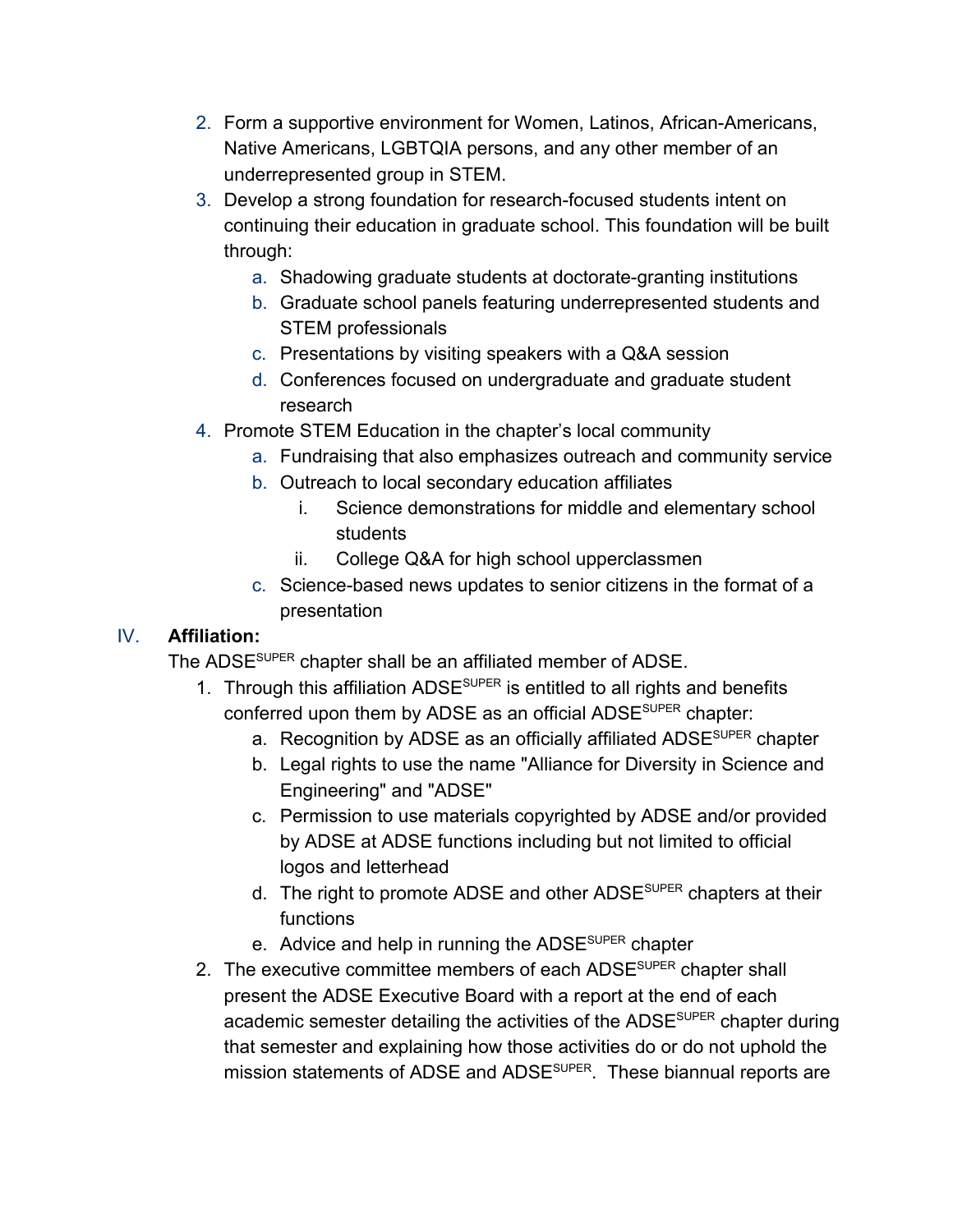due by the last day of January and June of each year, regardless of the academic calendar of the institution.

- 3. The ADSE<sup>super</sup> chapter shall undergo an annual evaluation at the end of each academic year to determine the extent to which the activities of the ADSE<sup>super</sup> chapter during the past academic year have or have not upheld the mission statement of ADSE<sup>super</sup> and the statement of purpose of ADSE<sup>SUPER</sup>. This shall be carried out by the ADSE Executive Board.
- 4. The ADSE Board of Directors shall have the authority to revoke affiliation with the ADSE<sup>super</sup> chapter at their discretion, should if at any time, the activities of ADSE<sup>super</sup> leadership at any time violate the mission statement of ADSE or the statement of purpose of ADSE or ADSE<sup>SUPER</sup>.
- 5. Should affiliation with ADSE be revoked by either party at any time, the ADSE<sup>super</sup> chapter shall no longer have any of the rights and benefits conferred upon as an official ADSE affiliate, including:
	- a. Recognition by ADSE as an officially affiliated ADSE<sup>super</sup> chapter
	- b. Legal rights to use the name "Alliance for Diversity in Science and Engineering" and "ADSE" for their organization
	- c. Permission to use materials copyrighted and provided by ADSE
	- d. The right to promote ADSE
	- e. Entitlement to any funding from ADSE
	- f. Advice and help in running their organization

# V. **Membership:**

- 1. Any registered undergraduate student of the parent university, who is interested in graduate education in a STEM field is eligible for ADSE<sup>SUPER</sup> membership.
- 2. Membership requirements:
	- a. A student shall participate in all ADSE functions except when academic, athletic, or extreme personal commitments should conflict. When more than one ADSE function is missed in an academic semester, the student must arrange to meet with the executive committee to determine if they should continue their membership in ADSE<sup>super</sup>.

## VI. **Events, Meetings, and Promotion of Views:**

- 1. The ADSE<sup>SUPER</sup> chapter shall meet no less than twice per semester during the academic year.
- 2. The ADSE<sup>SUPER</sup> chapter shall sponsor and or host speakers, panels, and workshops according to the statement of purpose.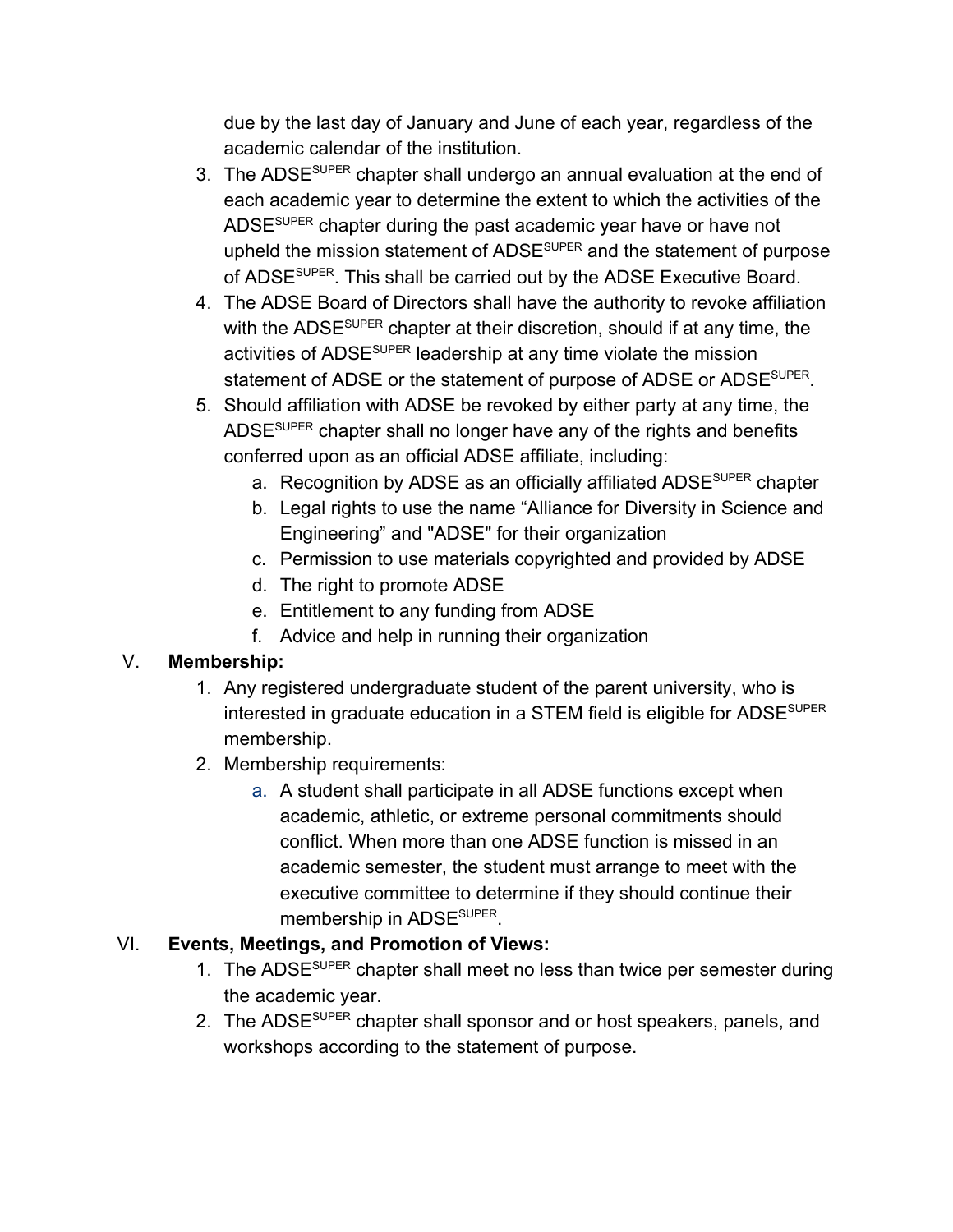- a. One speaker shall be invited per semester. The speaker will speak to diversity, their own viewpoint of diversity, and to their own progress in the sciences.
- b. Panels will be developed to incorporate graduate school Q&A. The faculty advisor and ADSE<sup>super</sup> members will organize the panel. This panel should be on a different topic from the previous year.
- c. Workshops will be geared toward equipping students for graduate school entrance and success.
- d. At least one panel or workshop should be offered per academic year. An event consisting of both a panel and workshop is also acceptable.
- 3. ADSE<sup>SUPER</sup> will coordinate with ADSE chapters to arrange 'Shadow a Graduate Student for a Day' events. If no ADSE chapters are local or conveniently located or possess students of the interested discipline, students will visit other local graduate programs, as those programs allow such visits.
- 4. The ADSE<sup>super</sup> chapter shall organize one outreach event per year according to the Statement of Purpose.
- 5. The ADSE<sup>SUPER</sup> chapter shall organize one fundraising event per year. This event may overlap as an outreach event.
- 6. When the ADSE<sup>super</sup> chapter promotes itself or its views to the campus, it shall abide by all campus policies.

## VII. **Committees:**

- 1. The organization shall operate under an Executive Committee, composed of at least one faculty advisor. This committee may consist of more than one faculty member. The executive committee shall be responsible for communicating with the ADSE Executive Board, as necessary.
- 2. A minimum of six students are required for the chapter to maintain active status. However, eight student members would be preferred for efficient assignment of committee duties.
- 3. A minimum of two students shall be in charge of outreach events including, but not limited to:
	- a. Community chemistry-based art projects
	- b. Community clean-up (by chemistry art decoration)
	- c. Community science education (to children, senior citizens, local societies)
- 4. A minimum of two students shall be in charge of coordinating the visits of invited speakers including, but not limited to:
	- a. Selecting the speaker